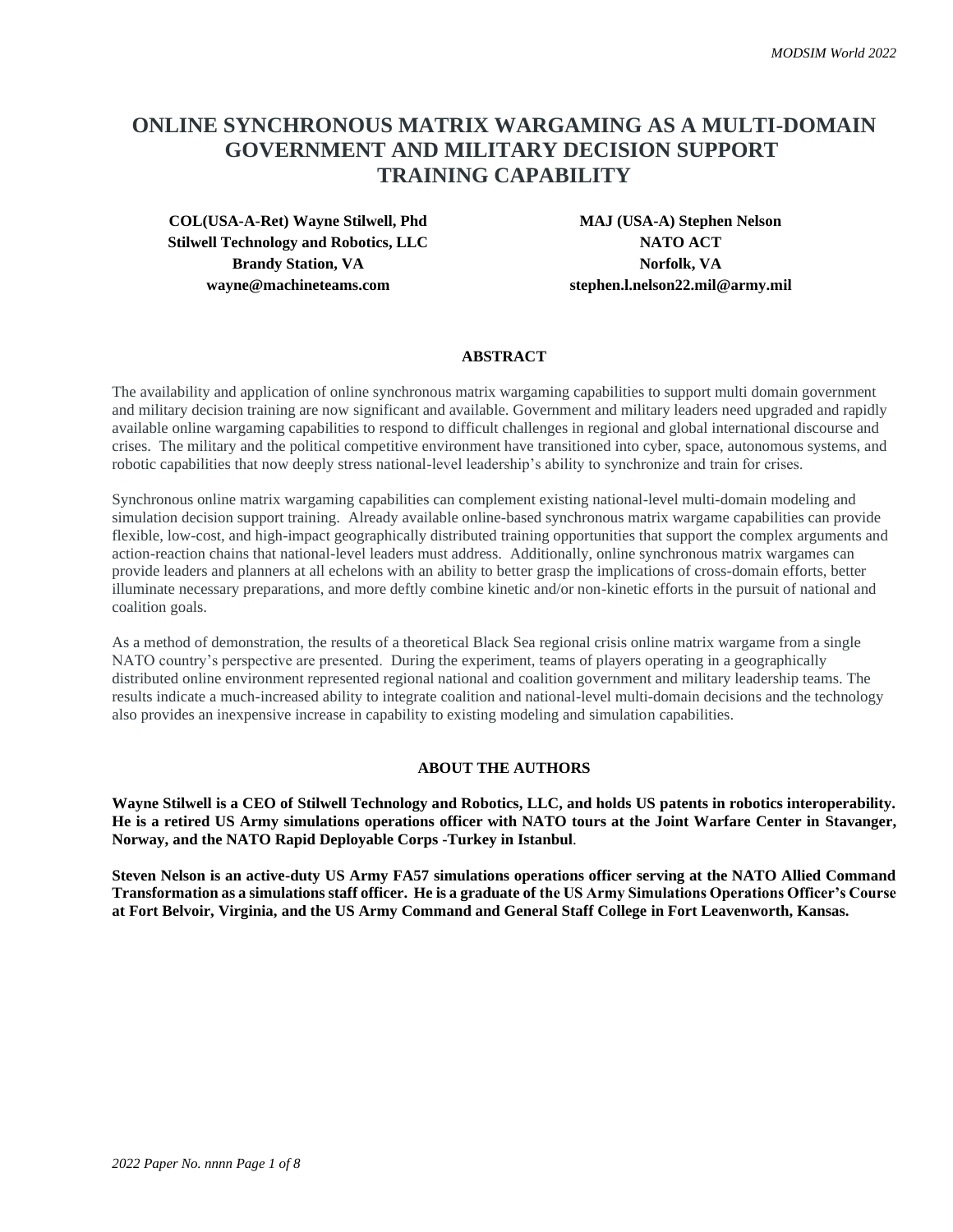# **ONLINE SYNCHRONOUS MATRIX WARGAMING AS A MULTI-DOMAIN GOVERNMENT AND MILITARY DECISION SUPPORT TRAINING CAPABILITY**

**COL(USA-A-Ret) Wayne Stilwell, Phd MAJ (USA-A) Stephen Nelson Stilwell Technology and Robotics, LLC NATO ACT Brandy Station, VA Norfolk, VA wayne@machineteams.com stephen.l.nelson.mil@army.mil**

## **AN INCREASED EMPHASIS ON GOVERNMENT AND MILITARY DECISION TRAINING**

Government and military leaders need upgraded and rapidly available online wargaming capabilities to respond to difficult challenges in regional and global international discourse and crises. The military and political competitive environment globally has raced forward into cyber, space, autonomous systems and robotic capabilities that now deeply stress national-level leadership's ability to synchronize and train for crises. Training government and national leaders across a multi-domain spectrum of capabilities requires rapidly assembly and synchronous collaboration in a contested environment.

How do regional governments react to military actions or threats in the long term? What impacts on regional economies do cyber-attacks have (or even threats of cyber activities)? What impacts do aggressor nation behaviors have on another nation's elections? How does the placement of new weapons systems in an important geo-strategic region impact relationships between aligned and non-aligned nations? How effective are alliances at conducting diplomatic, information, military and economic actions that promote alliance and national interests?

Online synchronous wargaming capabilities are now *better available* to support multi-domain government and military decision support training. Matrix wargaming in an easily available online format is an excellent tool for government and multi-domain military decision training. Long integrated into table-top exercises and higher-level strategic simulations, matrix wargaming provides an ability to match wits against live opponents in non-kinetic as well as kinetic environments. It presents an ability to move through time on an extended basis and incorporates the ability to influence other parties to either make or avoid decisions as desired by other parties.

Diplomacy, information, economic, and military influences can be combined to present a greater realm of decision, hesitation, alliance building, and national interest pursuit. Matrix wargaming can also provide a cascading approach to training and plan development as stress points in policy and military-political seams are exposed and explored. The use of argument-based simulation for higher level political and military scenarios is not new. One can imagine Genghis Khan and his advisors sitting around a fire and drawing figures in the dirt regarding best directions and plans for the continuing campaign of conquest. Arguments would be presented and eventually a decision would be made as to the next move.

What is new is an easily accessible online synchronous matrix wargaming platform with a detailed dynamic mapping capability and message routing in direct support of wargaming information flow and turn management. The basics for building this capability are not that novel, but it seems that only now has serious effort been made to construct an easy-to-use technology for the effort.

Synchronous wargaming has traditionally been accomplished at the government level with rhythmic exercises that are slowly developed and require the physical presence of senior government leaders. Building an exercise or training event using legacy simulation or table-top wargaming for government and military leaders takes critical time to assemble. Often, deputies and subordinate leaders interact for many agencies and services to consider policy ramifications of events in a regional area of interest over a short-term crisis. While crisis management and scenario planning for shorter-term events are highly necessary, longer-term impacts of decisions cannot be effectively studied in these scenarios.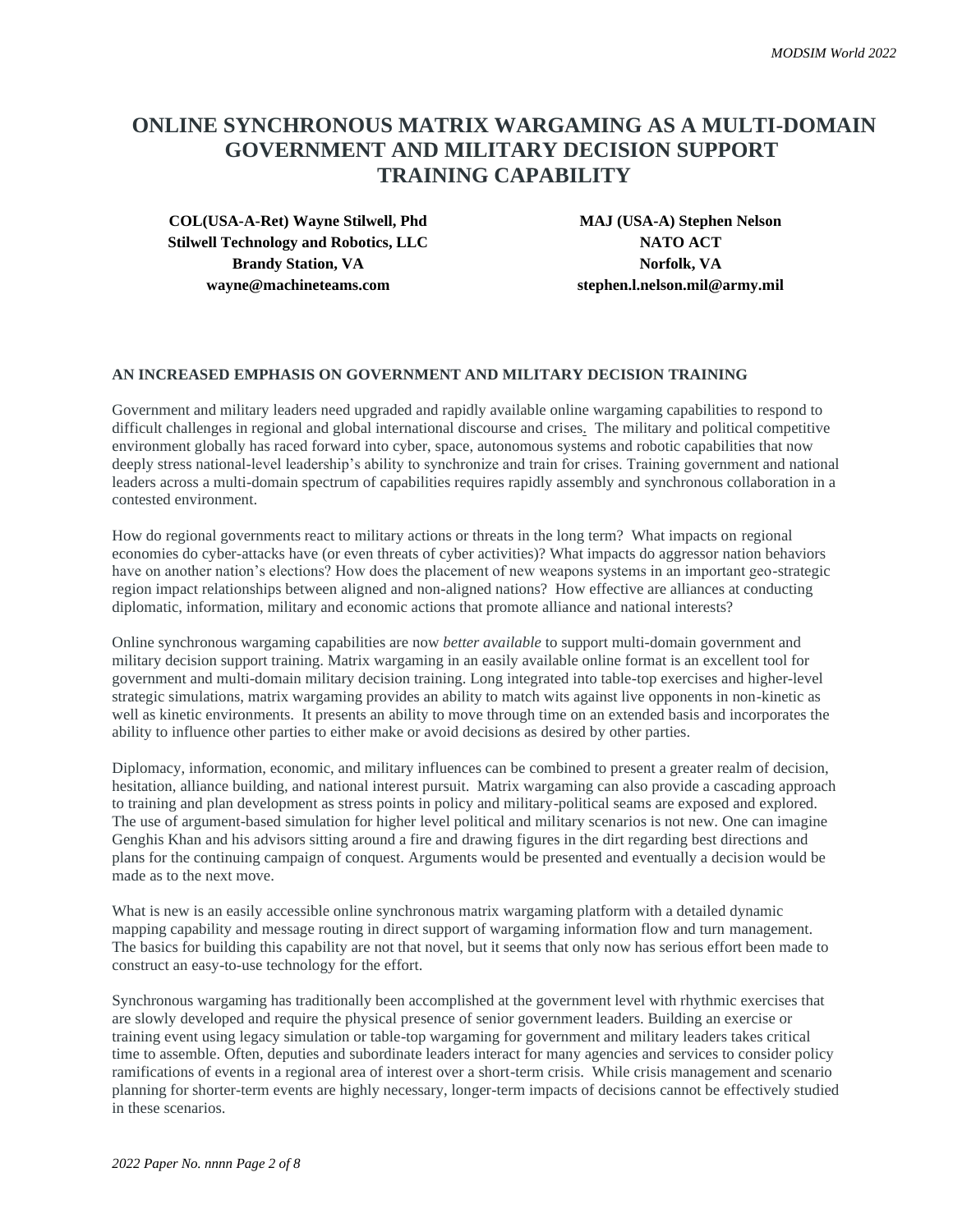Online synchronous matrix wargaming can complement the legacy simulation and table-top wargaming capabilities as an additional capability for training and experimentation. One of the greatest simulation gaps identified in NATO has been the ability to consider longer time sequences of nation-building, stability operations, cyber warfare, space operations, and actions across the diplomatic, information, and economic realms of hybrid warfare. Kinetic and nonkinetic operations are often intermingled in long-term operations and NATO often does not yet possess the tool set to consider longer-term effects.

Online web-based systems such as Warpaths.io allow leaders to explore synchronous matrix wargaming with accessible scenario information, communication channels, and white cell adjudication and rebuttal processes. Matrix wargaming is the use of argument-based discussions between players with competing interests that are categorized on likelihood of success and then stochastically determined as successful or failed.<sup>1</sup>

A permutation of the rules can be described as follows. Players, in this case representing a nation or alliance, inject arguments into the wargame in the form of an action with an expected result and supporting reasons why that action will be successful. (The actions are categorized as military, information, diplomatic, or economic in nature). The argument is presented to the other players who, in turn, rebut or support the action (depending on alliances and national interests. After all debate or reason is declared final, an adjudicator grades the argument along a Likert scale ranging from very weak to very strong depending on the best beliefs of expertise on the subject. Die rolls are introduced based on the grading to produce the success or failure of an argument. For example, a very weak argument may be allowed to succeed on a roll of 1 on a six-sided die. An extraordinarily convincing argument may be allowed to succeed on a roll of 5 or lower on a six-sided die. The chance of success for a very strong argument is 5/6 or 83 percent. The chance of a very weak argument succeeding is  $1/6$  or 17 percent.<sup>2</sup>

An on-going effort in the US Army's formal simulation training at the US Army Modeling and Simulation Office has been the introduction of wargaming concepts to better enable simulations operations officers in support of strategic, operational, and tactical units.<sup>i</sup> A contemporary unclassified Black Sea scenario was developed to introduce players to a modern regional flashpoint with national governments and alliances complicating the efforts of all to achieve national interests. Students, as part of their coursework, evaluated matrix wargaming technology and provided feedback. Warpaths.io was used to deliver a synchronous matrix wargame with players representing regional nations, NATO, the EU, and other interested countries and parties.



## **Figure 1. Warpaths.io Platform Presenting a Black Sea Scenario**

*Warpaths.io Black Sea 2022 Scenario courtesy and permission by Tom Nagle, PhD [\(www.warpaths.io\)](http://www.warpaths.io/) <sup>3</sup>*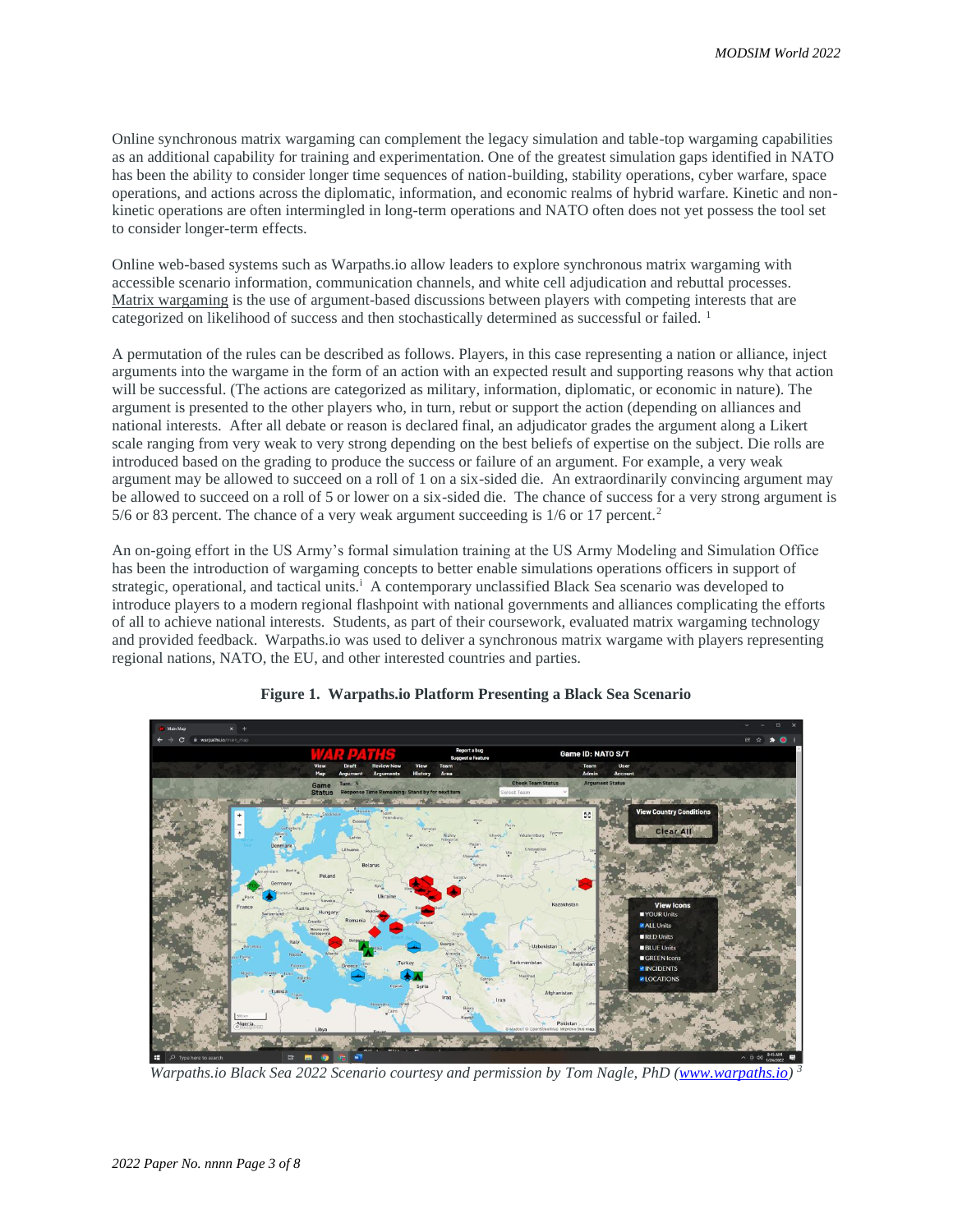## **AN EXPERIMENT IN ONLINE SYNCHRONOUS MATRIX WARGAMING**

On 10 January 2022, 14 US Army officers and civilians participated in an online synchronous wargame using Warpaths.io as part of an academic simulation operations course. The participants were located around the globe in locations in Europe, the United States, Australia, and Asia. <sup>4</sup>

The scenario used for the training, Black Sea 2022, is an unclassified in-house developed matrix situation game and is guided by news events of the past two years in the Black Sea region.<sup>5</sup> The Black Sea region is traditionally an area of intense interaction in relations between NATO, the European Union, France, Germany, the United States, the Ukraine, Russia, and many important regional nations. A multi-domain scenario concept of diplomacy, hypersonic missile capability, events in the cyber realm, refugee crisis, civil unrest and the threat of armed conflict presented tough choices for the players representing nations and alliances.

| Turn Events              | N                                                                                           | <b>Turkey</b> | $\mathbf{U}$ | France/    | Romania/Bulgaria | <b>Russia</b> | <b>Ukraine</b> |
|--------------------------|---------------------------------------------------------------------------------------------|---------------|--------------|------------|------------------|---------------|----------------|
| <b>Team</b>              | A                                                                                           | (guided       | S            | Germany/UK | /Georgia         |               |                |
|                          | Т                                                                                           | by the        |              |            |                  |               |                |
|                          | 0                                                                                           | White         |              |            |                  |               |                |
|                          |                                                                                             | Cell)         |              |            |                  |               |                |
| Turn Beginning -         | All players develop and submit diplomatic, military, information, and military arguments.   |               |              |            |                  |               |                |
| <b>Team Arguments</b>    | They include expected impacts on affected countries and the region. They also propose       |               |              |            |                  |               |                |
|                          | military and other unit movements.                                                          |               |              |            |                  |               |                |
| <b>Team Reactions/</b>   | Players respond to other player arguments with counterarguments or supporting               |               |              |            |                  |               |                |
| <b>Counter</b> -argument | arguments                                                                                   |               |              |            |                  |               |                |
| <b>White Cell</b>        | White Cell grades each argument based on its merits and other player input. A 1XD6 is       |               |              |            |                  |               |                |
| <b>Adjudication</b>      | rolled and the argument is declared successful or failed. The white cell updates players on |               |              |            |                  |               |                |
|                          | the success of arguments and their regional and national impacts. The turn ends and time    |               |              |            |                  |               |                |
|                          | moves forward.                                                                              |               |              |            |                  |               |                |

During each turn, players considered military, economic, and information actions and the impact of those actions on countries and the region. They also decided on unit movements, if any. Players submitted individual arguments and they also predicted the impacts on their nation and alliance, as well as the Black Sea region. They finally ordered units (military and other capabilities) to move geographically to arrive at the end of the two weeks turn (or later if they so chose to announce).

Players were divided into teams to represent NATO and the EU, Russia, the US, France/Germany/UK, Romania/ Bulgaria/Georgia, and the Ukraine respectively. The teams were provided with national interest reading and support material beforehand and were also given confidential (for exercise) guidance from their national or alliance leadership on their diplomatic and military success criteria. The game also had two full turns of arguments with adjudications pre-loaded to provide a calibration of how matrix wargaming arguments are typically structured as examples for extrapolation. Each player team was informed that they had assumed full direction of the military, diplomatic, information and economic efforts of their nation or alliance's efforts in the region. Players appraised their situation in comparison to their national or alliance's interests and their specific guidance for success and developed strategies for actions across the spectrum of influence. Once they made decisions on direction and efforts, they constructed arguments within the Warpaths.io interface and submitted them to the white cell. The white cell, comprised of instructors and guest experts, began the process of evaluating the arguments from each of the players. The experiment continued throughout a full turn of arguments expressed by nations and alliances. The white cell adjudicated arguments based on a matrix as presented in Figure 3.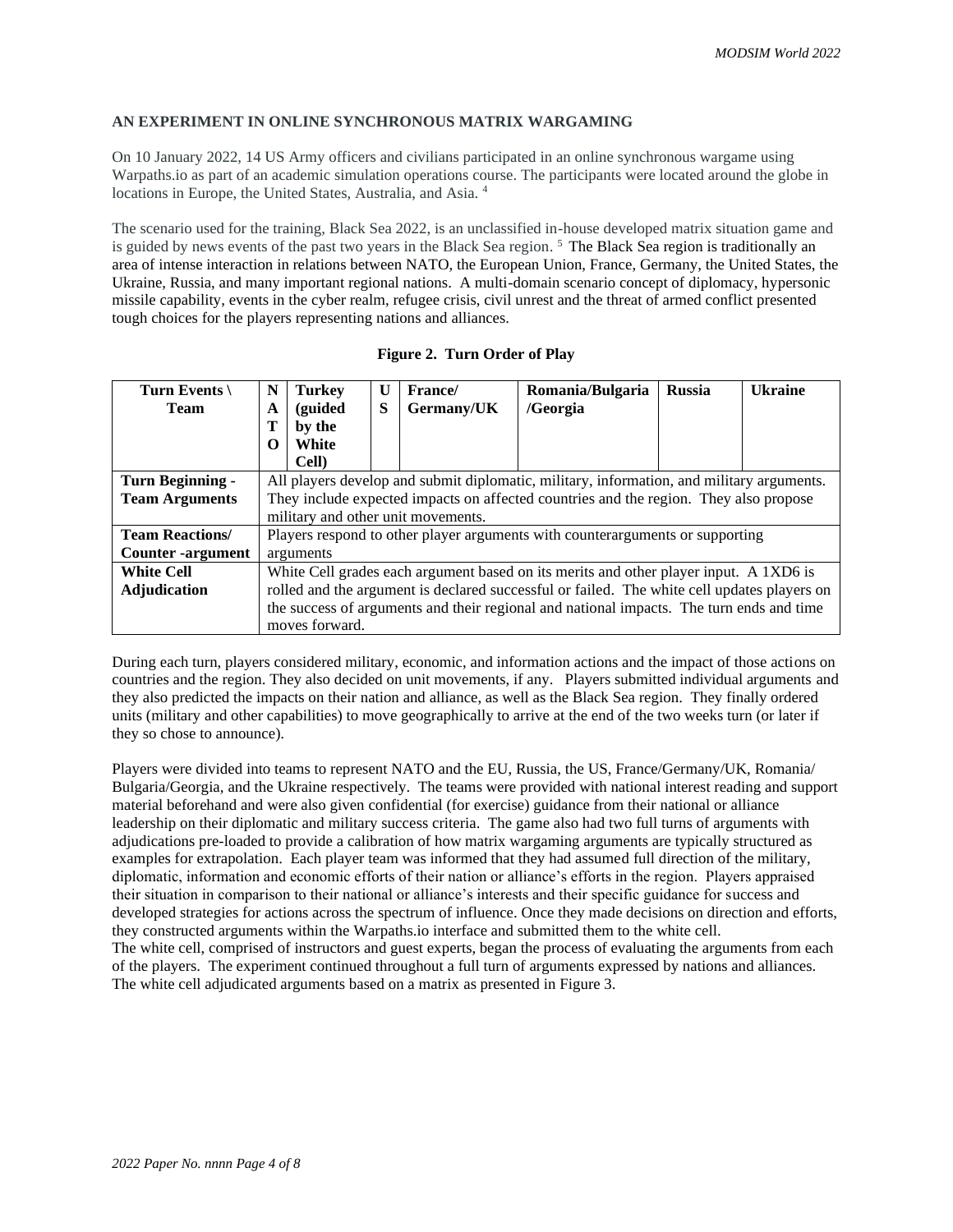| <b>Argument Rating</b> | Die Roll Required For   |  |  |
|------------------------|-------------------------|--|--|
|                        | <b>Argument Success</b> |  |  |
|                        | (1XD6)                  |  |  |
| Very Strong            | 5 or less               |  |  |
| Strong                 | 4 or less               |  |  |
| Average                | 3 or less               |  |  |
| Weak                   | 2 or less               |  |  |
| Very Weak              | 1 only                  |  |  |
| Out of Character       | Argument Rejected       |  |  |

#### **Figure 3. Argument Rating Likert Scale**

Arguments had greater success in achieving their desired effect based on the strength of their supporting reasons. The die roll introduces an element of stochasticity to replicate real world complications. Sometimes weak arguments succeed despite their merits due to other factors or the fog of war and diplomacy. Sometimes diplomacy behind the scenes causes behaviors by nation states or alliances that does not make full sense to the casual onlooker. However, a player is not allowed to make an argument that lands fully outside the character and interests of the represented nation or alliance.

Input from other nations and alliances became problematic as the beta test discovered some software errors that were solved after the experiment, but that prevented the full value of international debate before white cell adjudication of arguments. The issues were overcome during the experiment generally by use of the chat features of Warpaths.io and there was some satisfactory discussion of the merits of particular arguments put forth by player teams.

## **EVALUATING THE ONLINE SYNCHRONOUS MATRIX WARGAMING PLATFORM**

Evaluating the technology to support online synchronous wargaming platforms such as Warpaths.io is different than evaluating a simulation capability or an interoperable simulation federation. Though there are some similarities in evaluating the capability to address the training objectives for the selected audience and the system availability, there are additional formative and summative measures of effectiveness that should be considered.

As a product of the course exercise on the Black Sea region, the students were asked how to develop metrics of evaluation and measures of performance for such a recent technology that supports simulation operations. The experiment was also used as a beta test for an assessment of software performance under the load of a small number of active players. A preliminary methodology of evaluating the performance of the Warpaths.io technology is presented below.

#### **Measures of Effectiveness**

**Time and Effort Required to Prepare for Operations** – The greatest gap, in the author's opinion, extant in government and military at a strategic multi-domain level is the time required to assemble a synchronous game. Senior leaders must be scheduled and often they are simply unavailable. Legacy simulation capabilities often require weeks of preparation for readiness but often do not provide the length of scenario game time beyond an initial crisis and short-term operations.

**Accessibility** – The technology should be immediately available to all players on a network of choice.

**Availability** – The technology should be persistently and immediately available for an upload. The term "fight tonight" seems to be gaining more frequent use and training systems need to meet the ability to rapidly array into a useful capability.

**Synchronicity** – Asynchronous systems are highly useful and can be used for a longer-term real-time exercise where organizations take significant time to develop positions. However, if the requirement is to bring government political and military leaders into a crisis that also has the ability to look at long-term effects of decisions, a

*Adapted from Engle's Argument Success Table found at [www.wargamedevelopments.org](http://www.wargamedevelopments.org/) <sup>6</sup>*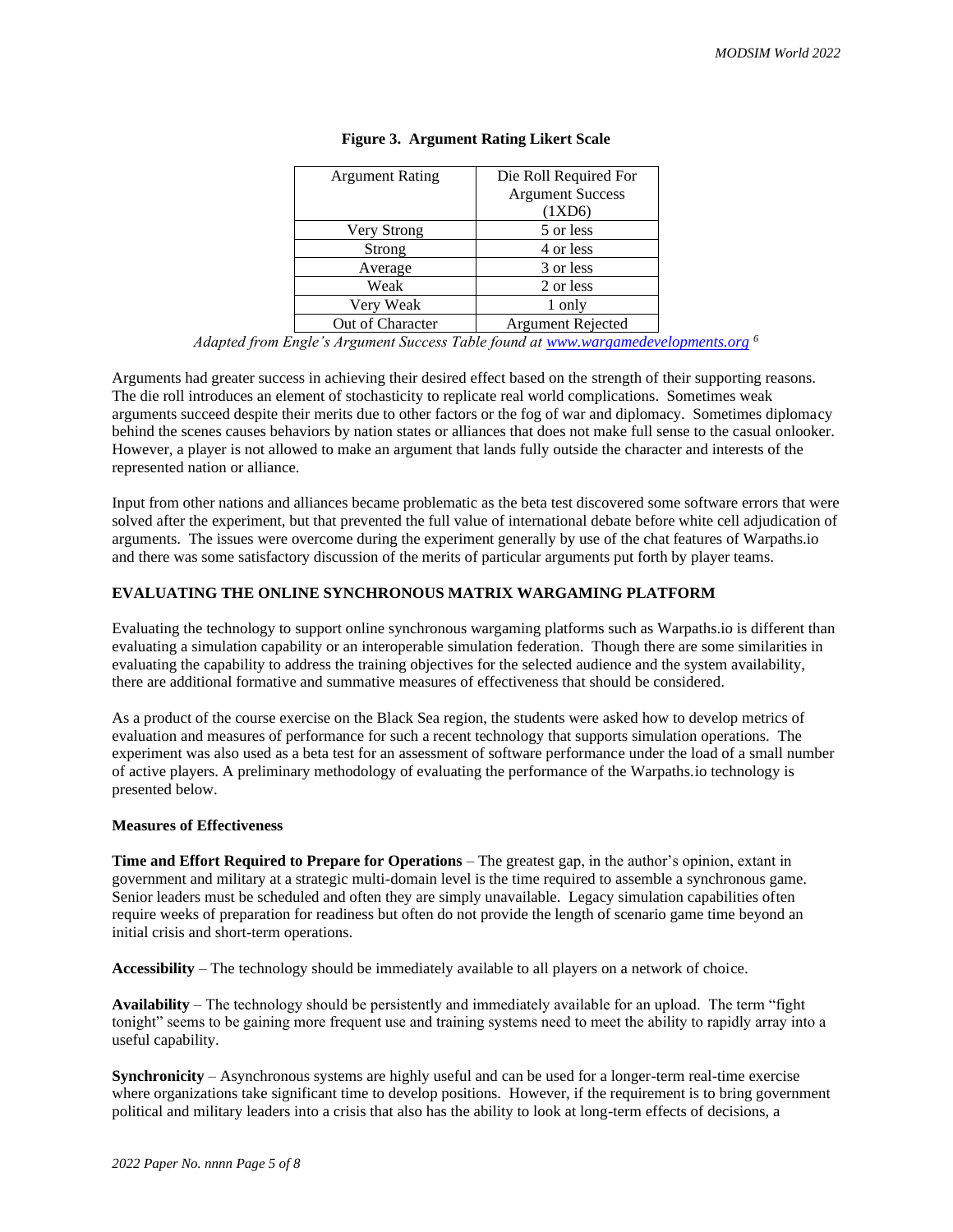synchronous capability can provide great utility. The ability to mass collaborative expertise may be required in either a synchronous or asynchronous capacity. The ability to provide players making simultaneous arguments while working diplomacy and international for a back-channels can provide a more realistic scenario.

**Rebuttal Capacity** – National and alliance representatives need to provide counter argument discussion to the white cell as to the likelihood of success of another player's arguments.

**White Cell Control Capability** – The adjudication of arguments and the ability to input information from any point of view at any time is important. Players may leave early but the simulation should be able to continue with White Cell support. Players must be prevented from injecting inappropriate input. The technology should flow matrix information input from players as depicted in Figure 4.





**Scenario Access** – The players should have constant access to the scenario and relevant information input windows. Some windows of input should be closed until rebuttal or adjudication are complete. Once an argument is made in a synchronous environment, it should not be retractable on that particular turn.

**Scenario Updating** *–* The White Cell should be able to update the scenario by adding documents, publish news, and inform players either individually or as a group.

**Scenario Mapping** *–* The mapping feature should allow dynamic updating of unit positions and incidents. A general impression of the platform Warpaths.io is presented in Figure 5.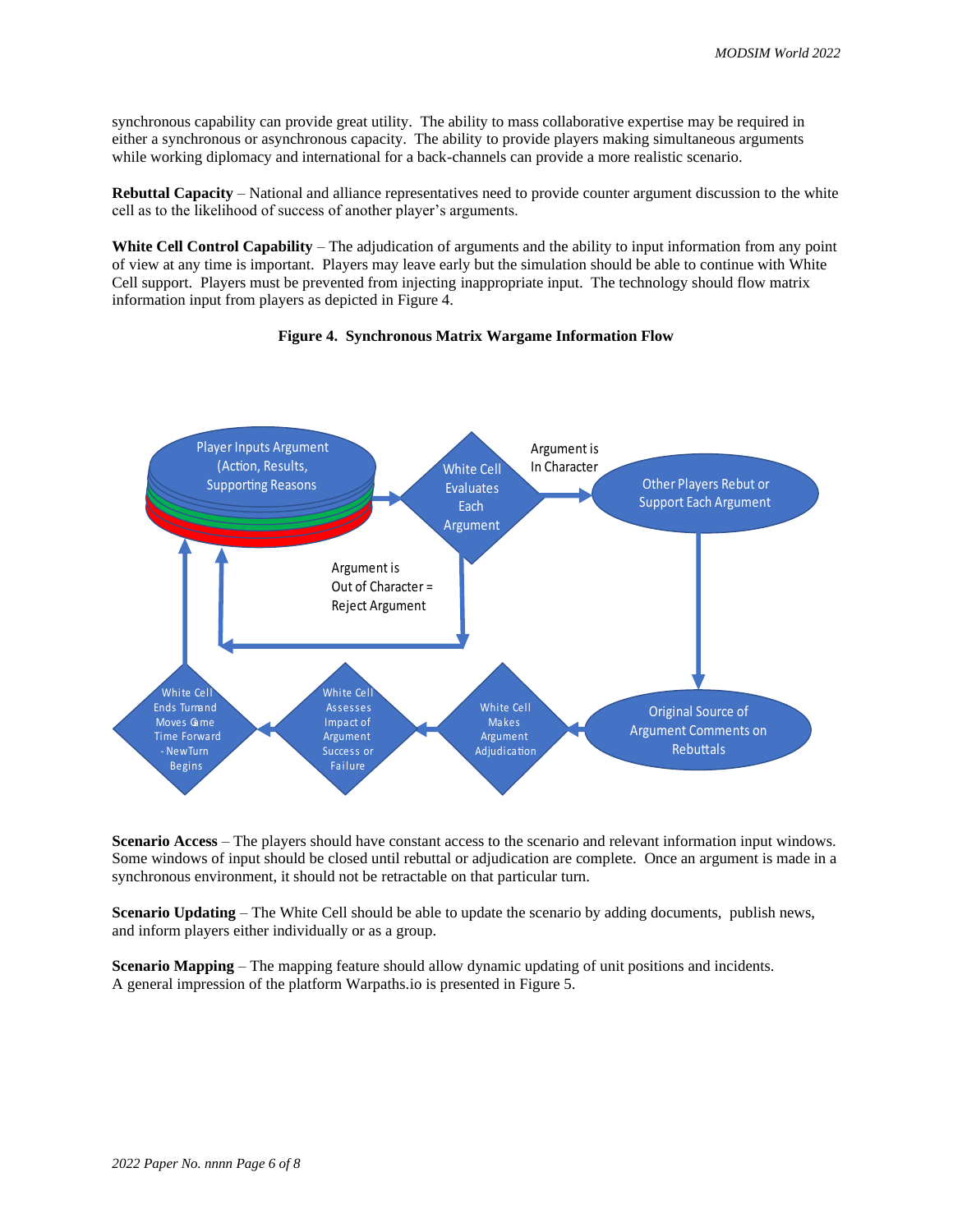| <b>Measures of</b><br><b>Effectiveness</b> | <b>Metrics of Performance</b>                  | <b>Formative Grade</b>        | <b>Summative Grade</b>      |
|--------------------------------------------|------------------------------------------------|-------------------------------|-----------------------------|
|                                            |                                                |                               | Projection                  |
| <b>Time and Effort</b>                     | Is the time and effort less                    | Yes. Given a prepared         | Highly positive. The        |
| <b>Required to Prepare for</b>             | than legacy simulation                         | scenario, the game can        | long-term implication is    |
| <b>Operations</b>                          | capability?                                    | begin in within hours.        | that online technology for  |
|                                            |                                                |                               | matrix wargames can         |
|                                            |                                                |                               | provide an increased        |
|                                            |                                                |                               | capability where a          |
|                                            |                                                |                               | training gap likely exists  |
|                                            |                                                |                               | for many organizations.     |
| <b>Accessibility</b>                       | Is the system rapidly                          | Yes. The system is            | The system would have to    |
|                                            | accessible via internet or                     | immediately available         | be migrated to a local area |
|                                            | local area network?                            | online.                       | network for classified use. |
| <b>Availability</b>                        | Does the system remain                         | Yes. The system, like         | Unknown. The system         |
|                                            | effectively available?                         | many online presence          | should be tested under a    |
|                                            |                                                | capabilities, is persistently | much larger load of         |
|                                            |                                                | available.                    | distributed players.        |
| Synchronicity                              | Are all players able to                        | Yes. Turn management is       | Highly positive. Players    |
|                                            | engage at once?                                | effective. However, not       | can input their arguments   |
|                                            |                                                | all information properly      | and communicate             |
|                                            |                                                | populated.                    | effectively                 |
|                                            |                                                |                               | simultaneously. The         |
|                                            |                                                |                               | software was upgraded       |
|                                            |                                                |                               | after the exercise and      |
|                                            |                                                |                               | seems to be operating       |
|                                            |                                                |                               | properly.                   |
| <b>Rebuttal Capacity</b>                   | Are players able to rebut                      | Yes. There was some           | Positive. Software was      |
|                                            | or support the arguments                       | inability for some teams      | upgraded after the          |
|                                            | of others?                                     | to communicate                | experiment                  |
|                                            |                                                | information for rebuttals.    |                             |
| <b>White Cell Control</b>                  | Can the White Cell                             | Yes                           | Highly positive             |
| Capability                                 | communicate to all                             |                               |                             |
|                                            | players individually and                       |                               |                             |
|                                            | as a whole?                                    |                               |                             |
| <b>Scenario Access</b>                     | Can players quickly see                        | Yes                           | Highly positive             |
|                                            | the base scenario                              |                               |                             |
|                                            | documents and updates?                         |                               |                             |
| <b>Scenario Updating</b>                   | Can the scenario be                            | Yes                           | Highly positive             |
|                                            |                                                |                               |                             |
| <b>Scenario Mapping</b>                    |                                                |                               |                             |
|                                            | updated dynamically?                           |                               |                             |
|                                            | Can unit positions and<br>incidents be updated | Yes                           | Highly positive             |

## **Figure 5. Formative and Summative Evaluation of an Online Synchronous Matrix Wargaming Platform**

#### **CONCLUSION**

.

Warpaths.io demonstrated an important increase in capability to rapidly assemble and train government and military leaders. The availability and application of online synchronous matrix wargaming capabilities to support multidomain government and military decision training are now significant and available. Platforms such as Warpaths.io present an excellent addition to a coalition or national capability to train senior leaders in military, diplomatic, information, and economic arguments. The emerging multi-domain arena of modern technologies requires nations and alliances to rapidly train and prepare for not only possible regional crises but long-term comprehensive and coherent national and alliance strategies.